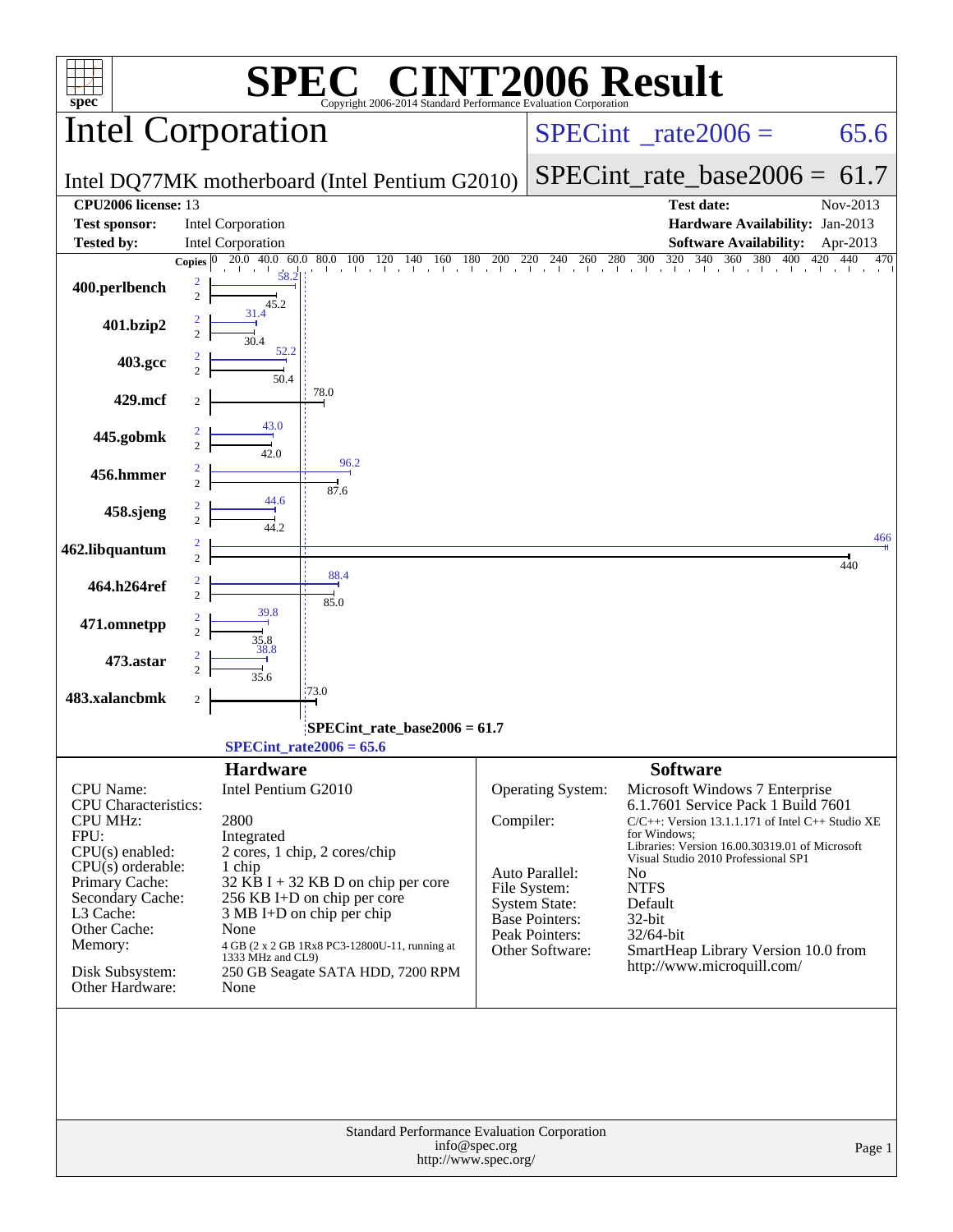

# Intel Corporation

SPECint rate $2006 = 65.6$ 

Intel DQ77MK motherboard (Intel Pentium G2010)

[SPECint\\_rate\\_base2006 =](http://www.spec.org/auto/cpu2006/Docs/result-fields.html#SPECintratebase2006)  $61.7$ 

#### **[CPU2006 license:](http://www.spec.org/auto/cpu2006/Docs/result-fields.html#CPU2006license)** 13 **[Test date:](http://www.spec.org/auto/cpu2006/Docs/result-fields.html#Testdate)** Nov-2013

**[Test sponsor:](http://www.spec.org/auto/cpu2006/Docs/result-fields.html#Testsponsor)** Intel Corporation **[Hardware Availability:](http://www.spec.org/auto/cpu2006/Docs/result-fields.html#HardwareAvailability)** Jan-2013 **[Tested by:](http://www.spec.org/auto/cpu2006/Docs/result-fields.html#Testedby)** Intel Corporation **[Software Availability:](http://www.spec.org/auto/cpu2006/Docs/result-fields.html#SoftwareAvailability)** Apr-2013

#### **[Results Table](http://www.spec.org/auto/cpu2006/Docs/result-fields.html#ResultsTable)**

|                                                                | <b>Base</b>   |                   |              |                |       |                | <b>Peak</b> |               |                |              |                |              |                |              |
|----------------------------------------------------------------|---------------|-------------------|--------------|----------------|-------|----------------|-------------|---------------|----------------|--------------|----------------|--------------|----------------|--------------|
| <b>Benchmark</b>                                               | <b>Copies</b> | <b>Seconds</b>    | Ratio        | <b>Seconds</b> | Ratio | <b>Seconds</b> | Ratio       | <b>Copies</b> | <b>Seconds</b> | <b>Ratio</b> | <b>Seconds</b> | <b>Ratio</b> | <b>Seconds</b> | <b>Ratio</b> |
| 400.perlbench                                                  |               | 432               | 45.2         | 432            | 45.2  | 431            | 45.2        |               | 336            | 58.2         | 335            | 58.4         | 336            | 58.2         |
| 401.bzip2                                                      |               | 639               | 30.2         | 637            | 30.4  | 636            | 30.4        |               | 613            | 31.4         | 615            | 31.4         | 612            | 31.6         |
| $403.\mathrm{gcc}$                                             |               | 319               | 50.4         | 320            | 50.4  | 318            | 50.6        |               | 310            | 52.0         | 308            | 52,2         | 307            | 52.4         |
| $429$ .mcf                                                     |               | 234               | 78.0         | 234            | 78.0  | 234            | 78.0        |               | 234            | 78.0         | 234            | 78.0         | 234            | 78.0         |
| $445$ .gobmk                                                   |               | 500               | 42.0         | 500            | 42.0  | 500            | 42.0        | ◠             | 488            | 43.0         | 488            | 43.0         | 488            | 43.0         |
| 456.hmmer                                                      |               | 213               | 87.6         | 213            | 87.6  | 213            | 87.4        |               | 194            | 96.4         | 194            | 96.2         | 194            | 96.2         |
| $458$ .sjeng                                                   |               | 548               | 44.2         | 548            | 44.2  | 547            | 44.2        |               | 542            | 44.6         | 544            | 44.4         | 543            | 44.6         |
| 462.libquantum                                                 |               | 94.3              | 439          | 94.1           | 440   | 94.2           | 440         |               | 89.2           | 465          | 88.9           | 466          | 88.9           | 466          |
|                                                                |               | 522               | 84.8         | 520            | 85.0  | 520            | 85.0        |               | 500            | 88.4         | 499            | 88.6         | 503            | 88.0         |
|                                                                |               | 348               | 35.8         | 350            | 35.8  | 348            | 35.8        |               | 314            | 39.8         | 314            | 39.8         | 314            | 39.8         |
|                                                                |               | 394               | 35.6         | 394            | 35.6  | 395            | 35.6        |               | 360            | 39.0         | 362            | 38.8         | 361            | <u>38.8</u>  |
|                                                                |               | 189               | 72.8         | 189            | 73.0  | 189            | 73.0        |               | 189            | 72.8         | 189            | <b>73.0</b>  | 189            | 73.0         |
| 464.h264ref<br>471.omnetpp<br>473.astar<br>483.xalancbmk<br>n. |               | $\cdot$ $\cdot$ 1 | $\mathbf{1}$ | 1.1.1          |       |                | T11         |               | .              |              |                |              |                |              |

Results appear in the [order in which they were run.](http://www.spec.org/auto/cpu2006/Docs/result-fields.html#RunOrder) Bold underlined text [indicates a median measurement.](http://www.spec.org/auto/cpu2006/Docs/result-fields.html#Median)

#### **[Compiler Invocation Notes](http://www.spec.org/auto/cpu2006/Docs/result-fields.html#CompilerInvocationNotes)**

 To compile these binaries, the Intel Compiler 13.1 was set up to generate 32-bit binaries with the command: "ipsxe-comp-vars.bat ia32 vs2010" (shortcut provided in the Intel(r) Parallel Studio XE 2013 program folder)

#### **[Submit Notes](http://www.spec.org/auto/cpu2006/Docs/result-fields.html#SubmitNotes)**

 Processes were bound to specific processors using the start command with the /affinity switch. The config file option 'submit' was used to generate the affinity mask for each process.

#### **[Platform Notes](http://www.spec.org/auto/cpu2006/Docs/result-fields.html#PlatformNotes)**

 Sysinfo program C:\SPEC13.1/Docs/sysinfo \$Rev: 6775 \$ \$Date:: 2011-08-16 #\$ \8787f7622badcf24e01c368b1db4377c running on Clt7054D217ADD3 Sat Nov 23 12:06:23 2013

 This section contains SUT (System Under Test) info as seen by some common utilities. To remove or add to this section, see: <http://www.spec.org/cpu2006/Docs/config.html#sysinfo>

 Trying 'systeminfo' OS Name : Microsoft Windows 7 Enterprise<br>OS Version : 6.1.7601 Service Pack 1 Build : 6.1.7601 Service Pack 1 Build 7601 System Manufacturer: INTEL\_ System Model : DO77MK Processor(s) : 1 Processor(s) Installed. Continued on next page

> Standard Performance Evaluation Corporation [info@spec.org](mailto:info@spec.org) <http://www.spec.org/>

Page 2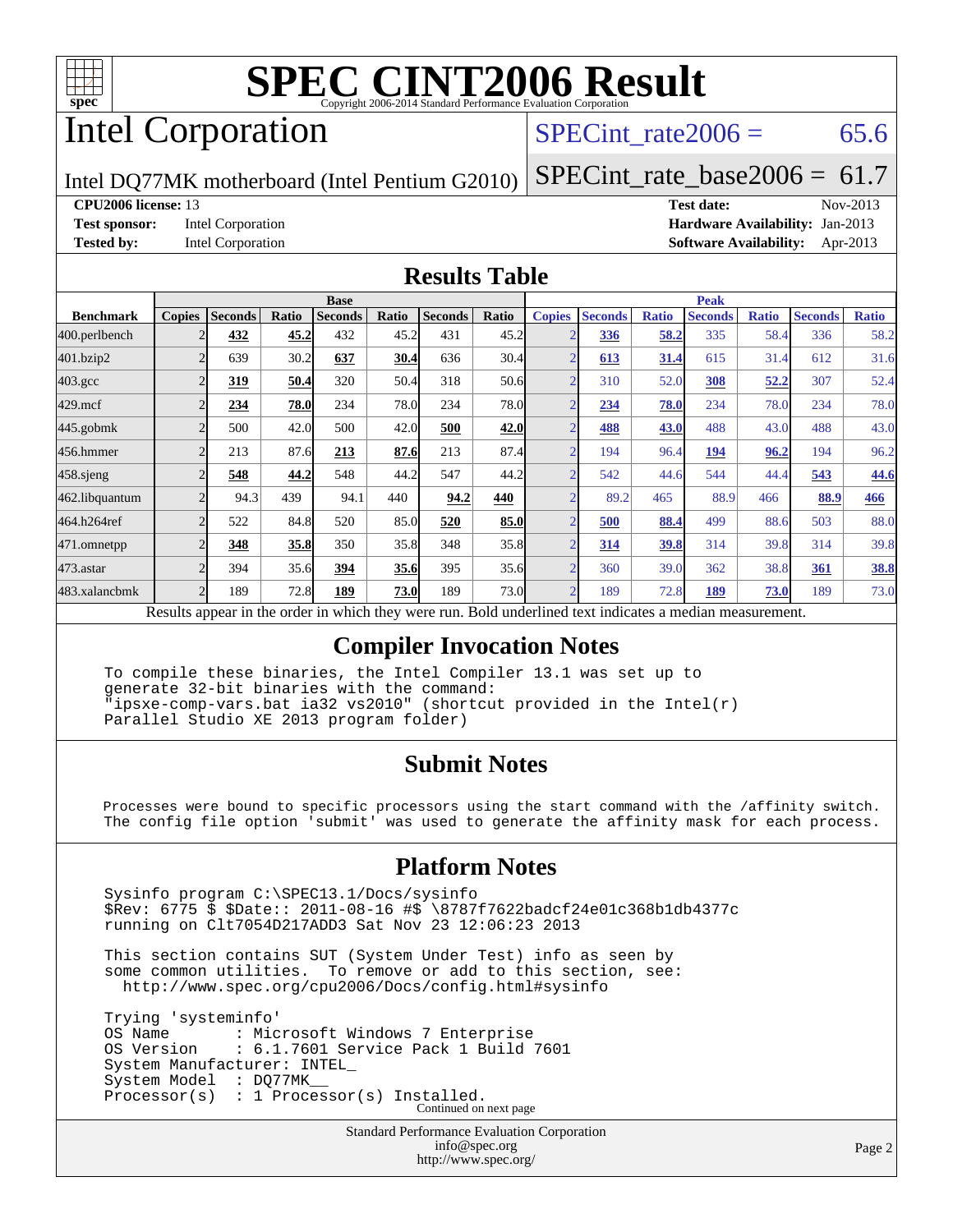

# Intel Corporation

SPECint rate $2006 = 65.6$ 

Intel DQ77MK motherboard (Intel Pentium G2010)

[SPECint\\_rate\\_base2006 =](http://www.spec.org/auto/cpu2006/Docs/result-fields.html#SPECintratebase2006)  $61.7$ **[CPU2006 license:](http://www.spec.org/auto/cpu2006/Docs/result-fields.html#CPU2006license)** 13 **[Test date:](http://www.spec.org/auto/cpu2006/Docs/result-fields.html#Testdate)** Nov-2013

**[Test sponsor:](http://www.spec.org/auto/cpu2006/Docs/result-fields.html#Testsponsor)** Intel Corporation **[Hardware Availability:](http://www.spec.org/auto/cpu2006/Docs/result-fields.html#HardwareAvailability)** Jan-2013 **[Tested by:](http://www.spec.org/auto/cpu2006/Docs/result-fields.html#Testedby)** Intel Corporation **[Software Availability:](http://www.spec.org/auto/cpu2006/Docs/result-fields.html#SoftwareAvailability)** Apr-2013

#### **[Platform Notes \(Continued\)](http://www.spec.org/auto/cpu2006/Docs/result-fields.html#PlatformNotes)**

 [01]: Intel64 Family 6 Model 58 Stepping 9 GenuineIntel ~2800 Mhz BIOS Version : Intel Corp. MKQ7710H.86A.0054.2012.1120.1444, 11/20/2012 Total Physical Memory: 3,912 MB

 Trying 'wmic cpu get /value' DeviceID L2CacheSize : 512 L3CacheSize : 3072 MaxClockSpeed : 2800 Name : Intel(R) Pentium(R) CPU G2010 @ 2.80GHz NumberOfCores : 2 NumberOfLogicalProcessors: 2

 (End of data from sysinfo program) BIOS: SATA mode set to RAID Windows Disk Driver: Intel Rapid Storage Technology 12.5.0.1066 Windows Chipset Driver: Intel Chipset Driver 9.4.0.1027

#### **[Component Notes](http://www.spec.org/auto/cpu2006/Docs/result-fields.html#ComponentNotes)**

 Tested systems can be used with Shin-G ATX case, PC Power and Cooling 1200W power supply Micron MT8JTF25664AZ-1G6 Series Memory DIMMs

### **[General Notes](http://www.spec.org/auto/cpu2006/Docs/result-fields.html#GeneralNotes)**

 Binaries compiled on a system with 1x Intel Core i7-860 CPU + 8GB memory using Windows 7 Enterprise 64-bit

# **[Base Compiler Invocation](http://www.spec.org/auto/cpu2006/Docs/result-fields.html#BaseCompilerInvocation)**

[C benchmarks](http://www.spec.org/auto/cpu2006/Docs/result-fields.html#Cbenchmarks): [icl -Qvc10](http://www.spec.org/cpu2006/results/res2014q3/cpu2006-20140701-30219.flags.html#user_CCbase_intel_icc_vc10_9607f3ecbcdf68042245f068e51b40c1) [-Qstd=c99](http://www.spec.org/cpu2006/results/res2014q3/cpu2006-20140701-30219.flags.html#user_CCbase_intel_compiler_c99_mode_1a3d110e3041b3ad4466830521bdad2a)

[C++ benchmarks:](http://www.spec.org/auto/cpu2006/Docs/result-fields.html#CXXbenchmarks) [icl -Qvc10](http://www.spec.org/cpu2006/results/res2014q3/cpu2006-20140701-30219.flags.html#user_CXXbase_intel_icc_vc10_9607f3ecbcdf68042245f068e51b40c1)

## **[Base Portability Flags](http://www.spec.org/auto/cpu2006/Docs/result-fields.html#BasePortabilityFlags)**

 403.gcc: [-DSPEC\\_CPU\\_WIN32](http://www.spec.org/cpu2006/results/res2014q3/cpu2006-20140701-30219.flags.html#b403.gcc_baseCPORTABILITY_DSPEC_CPU_WIN32) 464.h264ref: [-DWIN32](http://www.spec.org/cpu2006/results/res2014q3/cpu2006-20140701-30219.flags.html#b464.h264ref_baseCPORTABILITY_DWIN32) [-DSPEC\\_CPU\\_NO\\_INTTYPES](http://www.spec.org/cpu2006/results/res2014q3/cpu2006-20140701-30219.flags.html#b464.h264ref_baseCPORTABILITY_DSPEC_CPU_NO_INTTYPES) 483.xalancbmk: [-Qoption,cpp,--no\\_wchar\\_t\\_keyword](http://www.spec.org/cpu2006/results/res2014q3/cpu2006-20140701-30219.flags.html#user_baseCXXPORTABILITY483_xalancbmk_f-no_wchar_t_keyword_ec0ad4495a16b4e858bfcb29d949d25d)

> Standard Performance Evaluation Corporation [info@spec.org](mailto:info@spec.org) <http://www.spec.org/>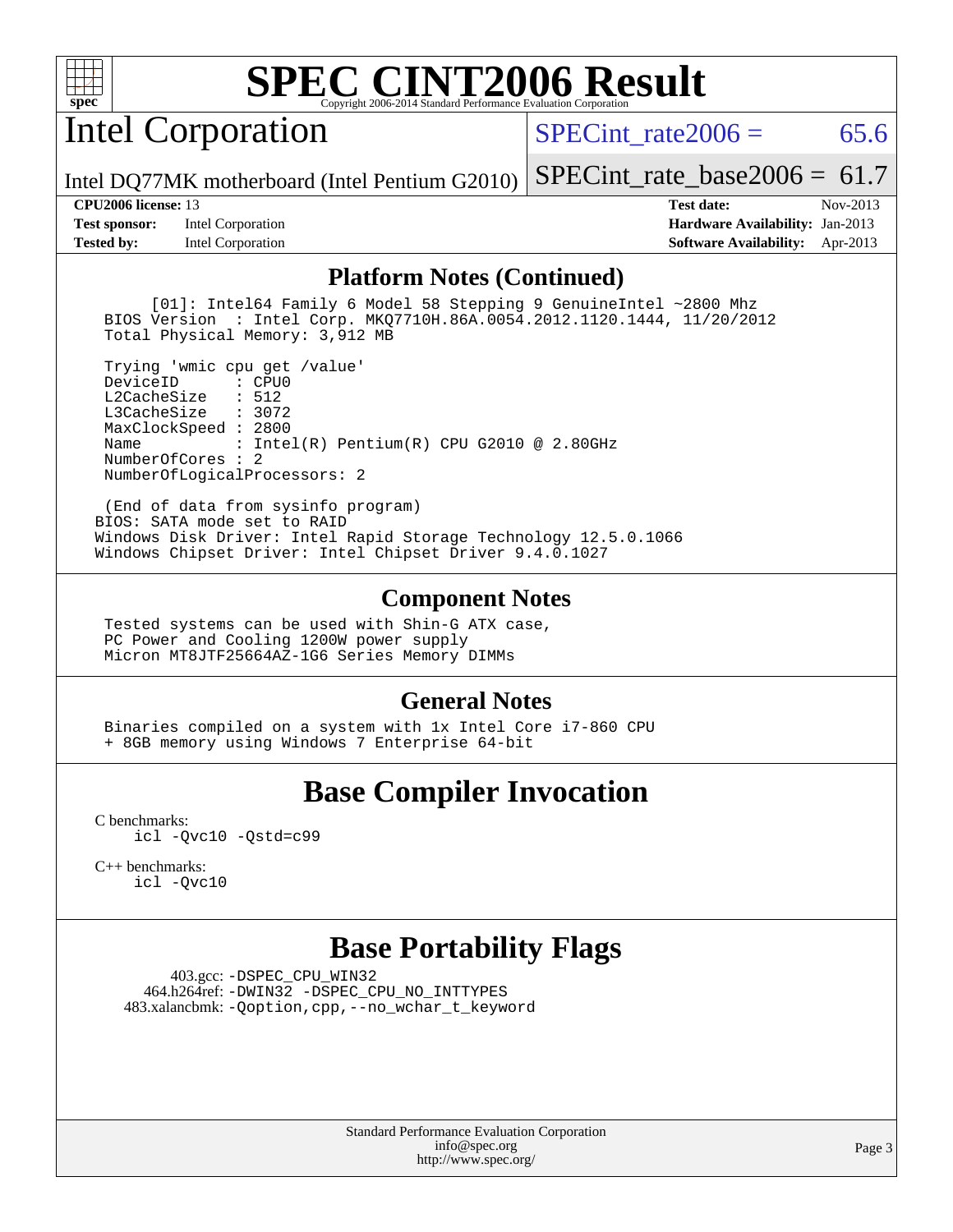

# Intel Corporation

SPECint rate  $2006 = 65.6$ 

Intel DQ77MK motherboard (Intel Pentium G2010) [SPECint\\_rate\\_base2006 =](http://www.spec.org/auto/cpu2006/Docs/result-fields.html#SPECintratebase2006)  $61.7$ 

**[Test sponsor:](http://www.spec.org/auto/cpu2006/Docs/result-fields.html#Testsponsor)** Intel Corporation **[Hardware Availability:](http://www.spec.org/auto/cpu2006/Docs/result-fields.html#HardwareAvailability)** Jan-2013 **[Tested by:](http://www.spec.org/auto/cpu2006/Docs/result-fields.html#Testedby)** Intel Corporation **[Software Availability:](http://www.spec.org/auto/cpu2006/Docs/result-fields.html#SoftwareAvailability)** Apr-2013

**[CPU2006 license:](http://www.spec.org/auto/cpu2006/Docs/result-fields.html#CPU2006license)** 13 **[Test date:](http://www.spec.org/auto/cpu2006/Docs/result-fields.html#Testdate)** Nov-2013

## **[Base Optimization Flags](http://www.spec.org/auto/cpu2006/Docs/result-fields.html#BaseOptimizationFlags)**

[C benchmarks](http://www.spec.org/auto/cpu2006/Docs/result-fields.html#Cbenchmarks):

[-QxSSE4.2](http://www.spec.org/cpu2006/results/res2014q3/cpu2006-20140701-30219.flags.html#user_CCbase_f-QxSSE42_372695bbe211719895df0310b324a1ca) [-Qipo](http://www.spec.org/cpu2006/results/res2014q3/cpu2006-20140701-30219.flags.html#user_CCbase_f-Qipo) [-O3](http://www.spec.org/cpu2006/results/res2014q3/cpu2006-20140701-30219.flags.html#user_CCbase_f-O3) [-Qprec-div-](http://www.spec.org/cpu2006/results/res2014q3/cpu2006-20140701-30219.flags.html#user_CCbase_f-Qprec-div-) [-Qopt-prefetch](http://www.spec.org/cpu2006/results/res2014q3/cpu2006-20140701-30219.flags.html#user_CCbase_f-Qprefetch_37c211608666b9dff9380561f602f0a8) [/F512000000](http://www.spec.org/cpu2006/results/res2014q3/cpu2006-20140701-30219.flags.html#user_CCbase_set_stack_space_98438a10eb60aa5f35f4c79d9b9b27b1)

[C++ benchmarks:](http://www.spec.org/auto/cpu2006/Docs/result-fields.html#CXXbenchmarks)

[-QxSSE4.2](http://www.spec.org/cpu2006/results/res2014q3/cpu2006-20140701-30219.flags.html#user_CXXbase_f-QxSSE42_372695bbe211719895df0310b324a1ca) [-Qipo](http://www.spec.org/cpu2006/results/res2014q3/cpu2006-20140701-30219.flags.html#user_CXXbase_f-Qipo) [-O3](http://www.spec.org/cpu2006/results/res2014q3/cpu2006-20140701-30219.flags.html#user_CXXbase_f-O3) [-Qprec-div-](http://www.spec.org/cpu2006/results/res2014q3/cpu2006-20140701-30219.flags.html#user_CXXbase_f-Qprec-div-) [-Qopt-prefetch](http://www.spec.org/cpu2006/results/res2014q3/cpu2006-20140701-30219.flags.html#user_CXXbase_f-Qprefetch_37c211608666b9dff9380561f602f0a8) [-Qcxx-features](http://www.spec.org/cpu2006/results/res2014q3/cpu2006-20140701-30219.flags.html#user_CXXbase_f-Qcxx_features_dbf36c8a6dba956e22f1645e4dcd4d98) [/F512000000](http://www.spec.org/cpu2006/results/res2014q3/cpu2006-20140701-30219.flags.html#user_CXXbase_set_stack_space_98438a10eb60aa5f35f4c79d9b9b27b1) [shlW32M.lib](http://www.spec.org/cpu2006/results/res2014q3/cpu2006-20140701-30219.flags.html#user_CXXbase_SmartHeap32_d106338dfda1a055705c9b519e07f096) [-link /FORCE:MULTIPLE](http://www.spec.org/cpu2006/results/res2014q3/cpu2006-20140701-30219.flags.html#user_CXXbase_link_force_multiple2_070fe330869edf77077b841074b8b0b6)

## **[Base Other Flags](http://www.spec.org/auto/cpu2006/Docs/result-fields.html#BaseOtherFlags)**

[C benchmarks](http://www.spec.org/auto/cpu2006/Docs/result-fields.html#Cbenchmarks):

403.gcc: [-Dalloca=\\_alloca](http://www.spec.org/cpu2006/results/res2014q3/cpu2006-20140701-30219.flags.html#b403.gcc_baseEXTRA_CFLAGS_Dalloca_be3056838c12de2578596ca5467af7f3)

## **[Peak Compiler Invocation](http://www.spec.org/auto/cpu2006/Docs/result-fields.html#PeakCompilerInvocation)**

[C benchmarks \(except as noted below\)](http://www.spec.org/auto/cpu2006/Docs/result-fields.html#Cbenchmarksexceptasnotedbelow):

[icl -Qvc10](http://www.spec.org/cpu2006/results/res2014q3/cpu2006-20140701-30219.flags.html#user_CCpeak_intel_icc_vc10_9607f3ecbcdf68042245f068e51b40c1) [-Qstd=c99](http://www.spec.org/cpu2006/results/res2014q3/cpu2006-20140701-30219.flags.html#user_CCpeak_intel_compiler_c99_mode_1a3d110e3041b3ad4466830521bdad2a)

456.hmmer: [C:\Program Files \(x86\)\Intel\Composer XE 2013.171/bin/intel64/icl.exe](http://www.spec.org/cpu2006/results/res2014q3/cpu2006-20140701-30219.flags.html#user_peakCCLD456_hmmer_intel_icc_64bit_a47adb23ffeeb40a4c72a454746f326c)

458.sjeng: [C:\Program Files \(x86\)\Intel\Composer XE 2013.171/bin/intel64/icl.exe](http://www.spec.org/cpu2006/results/res2014q3/cpu2006-20140701-30219.flags.html#user_peakCCLD458_sjeng_intel_icc_64bit_a47adb23ffeeb40a4c72a454746f326c)

 462.libquantum: [C:\Program Files \(x86\)\Intel\Composer XE 2013.171/bin/intel64/icl.exe](http://www.spec.org/cpu2006/results/res2014q3/cpu2006-20140701-30219.flags.html#user_peakCCLD462_libquantum_intel_icc_64bit_a47adb23ffeeb40a4c72a454746f326c) [-Qstd=c99](http://www.spec.org/cpu2006/results/res2014q3/cpu2006-20140701-30219.flags.html#user_peakCCLD462_libquantum_intel_compiler_c99_mode_1a3d110e3041b3ad4466830521bdad2a)

[C++ benchmarks \(except as noted below\):](http://www.spec.org/auto/cpu2006/Docs/result-fields.html#CXXbenchmarksexceptasnotedbelow) [icl -Qvc10](http://www.spec.org/cpu2006/results/res2014q3/cpu2006-20140701-30219.flags.html#user_CXXpeak_intel_icc_vc10_9607f3ecbcdf68042245f068e51b40c1)

473.astar: [C:\Program Files \(x86\)\Intel\Composer XE 2013.171/bin/intel64/icl.exe](http://www.spec.org/cpu2006/results/res2014q3/cpu2006-20140701-30219.flags.html#user_peakCXXLD473_astar_intel_icc_64bit_a47adb23ffeeb40a4c72a454746f326c)

## **[Peak Portability Flags](http://www.spec.org/auto/cpu2006/Docs/result-fields.html#PeakPortabilityFlags)**

 403.gcc: [-DSPEC\\_CPU\\_WIN32](http://www.spec.org/cpu2006/results/res2014q3/cpu2006-20140701-30219.flags.html#b403.gcc_peakCPORTABILITY_DSPEC_CPU_WIN32) 456.hmmer: [-DSPEC\\_CPU\\_P64](http://www.spec.org/cpu2006/results/res2014q3/cpu2006-20140701-30219.flags.html#suite_peakPORTABILITY456_hmmer_DSPEC_CPU_P64) 458.sjeng: [-DSPEC\\_CPU\\_P64](http://www.spec.org/cpu2006/results/res2014q3/cpu2006-20140701-30219.flags.html#suite_peakPORTABILITY458_sjeng_DSPEC_CPU_P64) 462.libquantum: [-DSPEC\\_CPU\\_P64](http://www.spec.org/cpu2006/results/res2014q3/cpu2006-20140701-30219.flags.html#suite_peakPORTABILITY462_libquantum_DSPEC_CPU_P64) 464.h264ref: [-DWIN32](http://www.spec.org/cpu2006/results/res2014q3/cpu2006-20140701-30219.flags.html#b464.h264ref_peakCPORTABILITY_DWIN32) [-DSPEC\\_CPU\\_NO\\_INTTYPES](http://www.spec.org/cpu2006/results/res2014q3/cpu2006-20140701-30219.flags.html#b464.h264ref_peakCPORTABILITY_DSPEC_CPU_NO_INTTYPES) 473.astar: [-DSPEC\\_CPU\\_P64](http://www.spec.org/cpu2006/results/res2014q3/cpu2006-20140701-30219.flags.html#suite_peakPORTABILITY473_astar_DSPEC_CPU_P64) 483.xalancbmk: [-Qoption,cpp,--no\\_wchar\\_t\\_keyword](http://www.spec.org/cpu2006/results/res2014q3/cpu2006-20140701-30219.flags.html#user_peakCXXPORTABILITY483_xalancbmk_f-no_wchar_t_keyword_ec0ad4495a16b4e858bfcb29d949d25d)

> Standard Performance Evaluation Corporation [info@spec.org](mailto:info@spec.org) <http://www.spec.org/>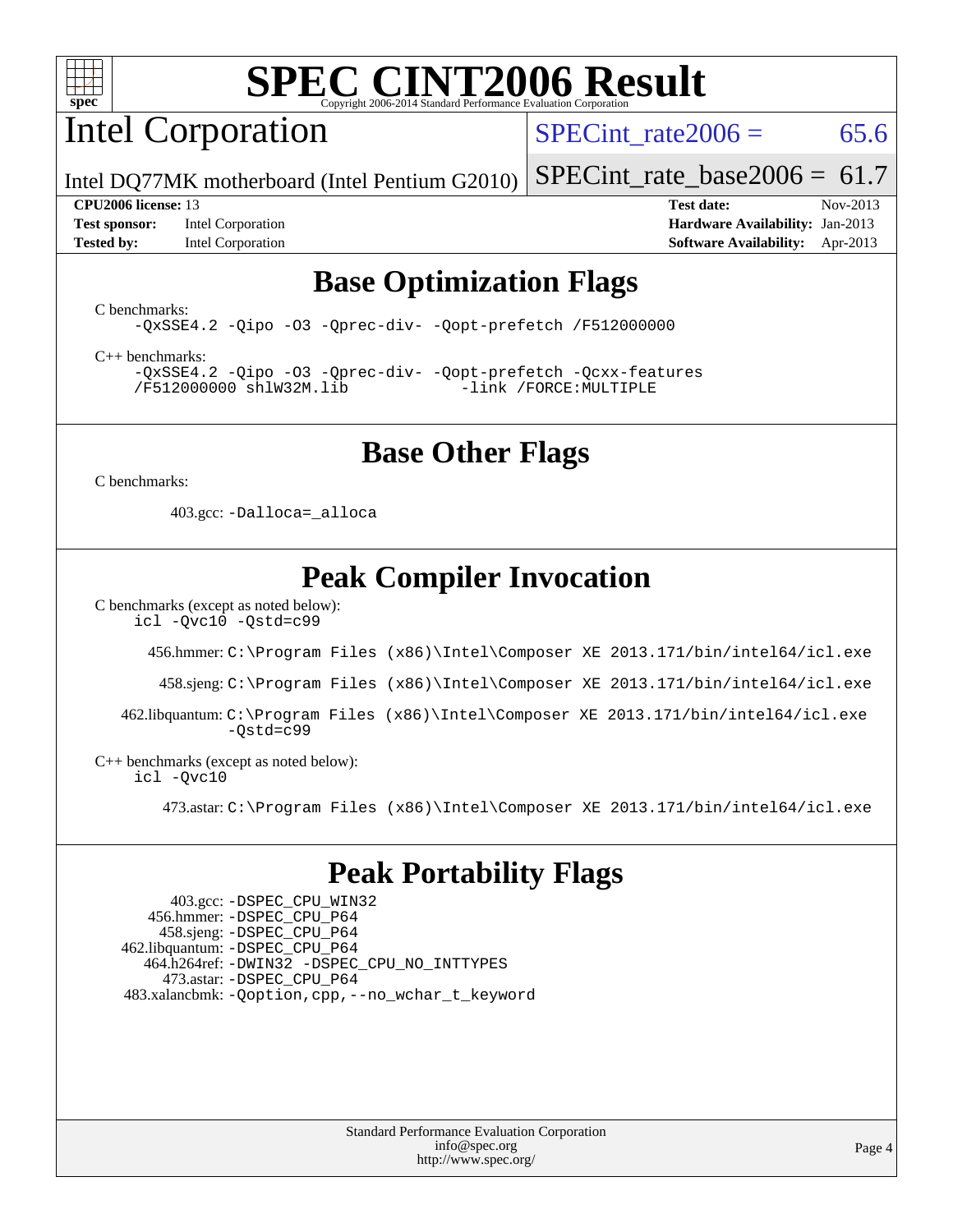

Intel Corporation

 $SPECTnt_rate2006 = 65.6$ 

Intel DQ77MK motherboard (Intel Pentium G2010)

| <b>Test sponsor:</b> | Intel Corporation |
|----------------------|-------------------|
| <b>Tested by:</b>    | Intel Corporation |

[SPECint\\_rate\\_base2006 =](http://www.spec.org/auto/cpu2006/Docs/result-fields.html#SPECintratebase2006) 61.7 **[CPU2006 license:](http://www.spec.org/auto/cpu2006/Docs/result-fields.html#CPU2006license)** 13 **[Test date:](http://www.spec.org/auto/cpu2006/Docs/result-fields.html#Testdate)** Nov-2013 **[Hardware Availability:](http://www.spec.org/auto/cpu2006/Docs/result-fields.html#HardwareAvailability)** Jan-2013

**[Software Availability:](http://www.spec.org/auto/cpu2006/Docs/result-fields.html#SoftwareAvailability)** Apr-2013

# **[Peak Optimization Flags](http://www.spec.org/auto/cpu2006/Docs/result-fields.html#PeakOptimizationFlags)**

#### [C benchmarks](http://www.spec.org/auto/cpu2006/Docs/result-fields.html#Cbenchmarks):

|                   | 400.perlbench: -QxSSE4.2(pass 2) -Qprof_gen(pass 1) -Qprof_use(pass 2)<br>-Qipo -03 -Qprec-div- -Qansi-alias -Qopt-prefetch<br>-link /FORCE: MULTIPLE<br>/F512000000 shlW32M.lib               |
|-------------------|------------------------------------------------------------------------------------------------------------------------------------------------------------------------------------------------|
|                   | 401.bzip2: -QxSSE4.2(pass 2) -Qprof_gen(pass 1) -Qprof_use(pass 2)<br>-Qipo -03 -Qprec-div- -Qopt-prefetch -Qansi-alias<br>/F512000000                                                         |
|                   | 403.gcc: -QxSSE4.2(pass 2) -Qprof_gen(pass 1) -Qprof_use(pass 2)<br>-Qipo -03 -Qprec-div- -Qopt-prefetch /F512000000                                                                           |
|                   | $429$ .mcf: basepeak = yes                                                                                                                                                                     |
|                   | 445.gobmk: -QxSSE4.2(pass 2) -Qprof_gen(pass 1) -Qprof_use(pass 2)<br>-Qipo -02 -Qprec-div- -Qansi-alias /F512000000                                                                           |
|                   | 456.hmmer: -Qauto-ilp32 -QxSSE4.2(pass 2) -Qprof_gen(pass 1)<br>-Oprof_use(pass 2) -Qipo -03 -Oprec-div- -Oopt-prefetch<br>/F512000000                                                         |
|                   | 458.sjeng: - Qauto-ilp32 - QxSSE4.2(pass 2) - Qprof_gen(pass 1)<br>-Qprof_use(pass 2) -Qipo -03 -Qprec-div- -Qunroll4<br>/F512000000                                                           |
|                   | 462.libquantum: -Qauto-ilp32 -QxSSE4.2 -Qipo -03 -Qprec-div-<br>-Qopt-prefetch /F512000000                                                                                                     |
|                   | 464.h264ref: -QxSSE4.2(pass 2) -Qprof_gen(pass 1) -Qprof_use(pass 2)<br>-Qipo -03 -Qprec-div- -Qunroll2 -Qansi-alias /F512000000                                                               |
| $C++$ benchmarks: |                                                                                                                                                                                                |
|                   | 471.omnetpp: -QxSSE4.2(pass 2) -Qprof_gen(pass 1) -Qprof_use(pass 2)<br>-Qipo -03 -Qprec-div- -Qansi-alias<br>-Qopt-ra-region-strategy=block /F512000000 shlW32M.lib<br>-link /FORCE: MULTIPLE |
|                   | 473.astar: -Qauto-ilp32 -QxSSE4.2 -Qipo -03 -Qprec-div-<br>-Qopt-prefetch /F512000000 shlW64M.lib<br>-link /FORCE: MULTIPLE                                                                    |
|                   | $483.xalanchmk: basepeak = yes$                                                                                                                                                                |
|                   |                                                                                                                                                                                                |
|                   |                                                                                                                                                                                                |